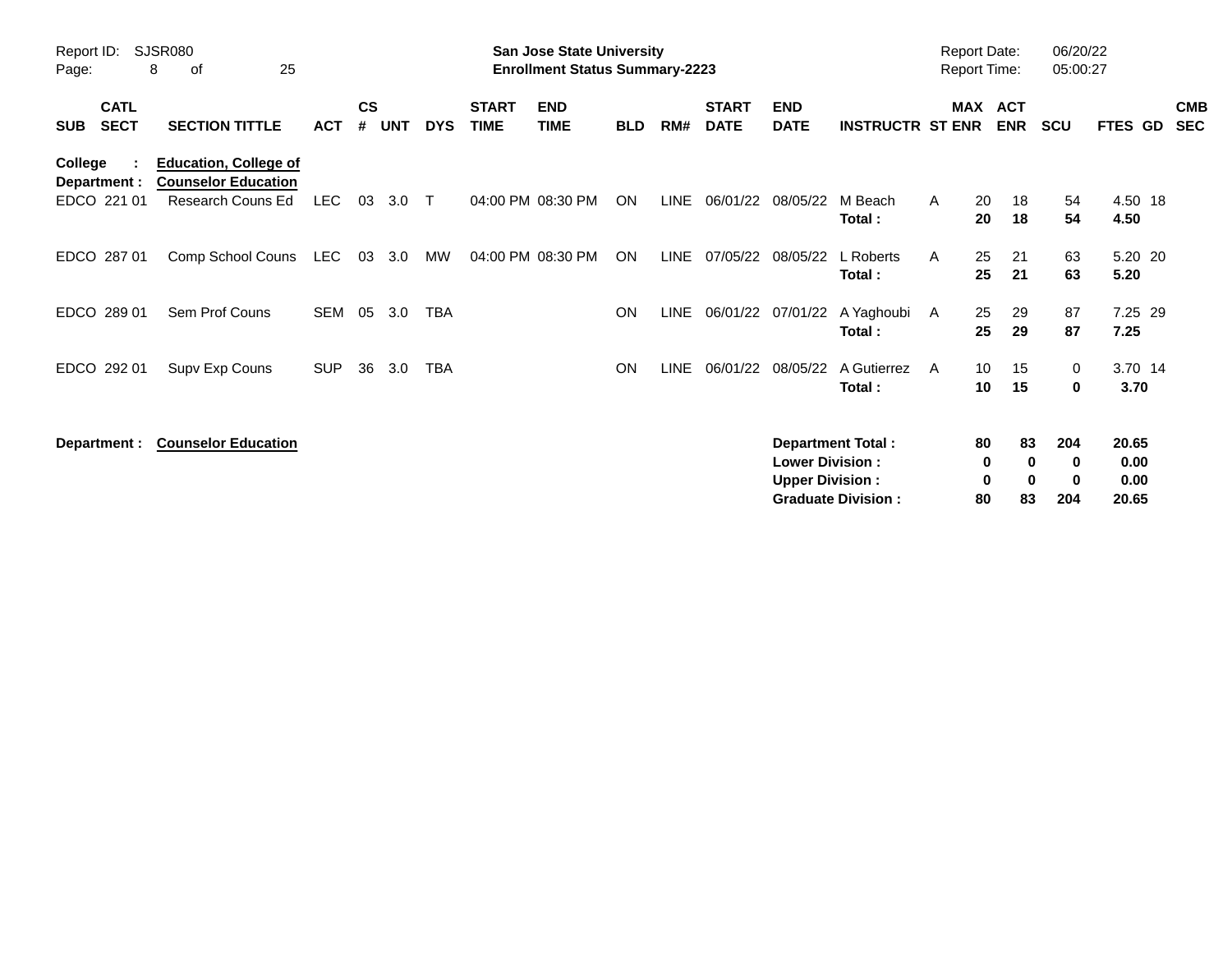| Report ID:<br>SJSR080<br>9<br>25<br>of<br>Page:                                                                 |                                                         | <b>San Jose State University</b><br><b>Enrollment Status Summary-2223</b> |                                                          | <b>Report Date:</b><br><b>Report Time:</b> |                                            | 06/20/22<br>05:00:27                       |
|-----------------------------------------------------------------------------------------------------------------|---------------------------------------------------------|---------------------------------------------------------------------------|----------------------------------------------------------|--------------------------------------------|--------------------------------------------|--------------------------------------------|
| $\mathsf{cs}$<br><b>CATL</b><br><b>SECT</b><br><b>SECTION TITTLE</b><br><b>ACT</b><br>#<br><b>SUB</b>           | <b>START</b><br><b>TIME</b><br><b>UNT</b><br><b>DYS</b> | <b>END</b><br><b>TIME</b><br><b>BLD</b><br>RM#                            | <b>START</b><br><b>END</b><br><b>DATE</b><br><b>DATE</b> | <b>INSTRUCTR ST ENR</b>                    | <b>MAX ACT</b><br><b>ENR</b><br><b>SCU</b> | <b>CMB</b><br><b>SEC</b><br><b>FTES GD</b> |
| <b>Education, College of</b><br><b>College</b><br><b>Communicative Disorders &amp; Sciences</b><br>Department : |                                                         |                                                                           |                                                          |                                            |                                            |                                            |
| EDSP 264 01<br>Contemp Prof Issues SEM<br>05                                                                    | W<br>3.0                                                | 09:00 AM 01:00 PM<br><b>SH</b><br>242                                     | 06/01/22<br>08/05/22                                     | M McCollum A<br>25                         | 23<br>69                                   | 5.75 23                                    |
| <b>EDSP</b><br>Contemp Prof Issues<br>SEM 05<br>264 02                                                          | 3.0<br>R                                                | 09:00 AM 01:00 PM<br><b>SH</b><br>230                                     | 06/01/22<br>08/05/22                                     | M McCollum A<br>25                         | 21<br>63                                   | 5.25 21                                    |
|                                                                                                                 |                                                         |                                                                           |                                                          | 50<br>Total:                               | 44<br>132                                  | 11.00                                      |
| 276 01<br><b>EDSP</b><br>Prac Adv Assess<br><b>SEM</b><br>06                                                    | 3.0<br>MW                                               | 09:00 AM 01:25 PM<br><b>SH</b><br>213                                     | 07/05/22<br>08/05/22                                     | A Olson<br>A                               | 6<br>6<br>18                               | 1.50<br>-6                                 |
| <b>SEM</b><br>06<br><b>EDSP</b><br>276 02<br>Prac Adv Assess                                                    | 3.0<br><b>TR</b>                                        | 02:00 PM 06:25 PM<br>213<br><b>SH</b>                                     | 06/01/22<br>07/01/22                                     | L Ramirez-st A                             | 6<br>6<br>18                               | 1.50<br>- 6                                |
|                                                                                                                 |                                                         |                                                                           |                                                          | Total:<br>12                               | 12<br>36                                   | 3.00                                       |
| EDSP<br>277 01<br>Adv Pract Sp<br><b>SUP</b><br>25                                                              | 3.0<br><b>MW</b>                                        | 09:00 AM 01:25 PM<br><b>SH</b><br>120                                     | 06/01/22<br>07/01/22                                     | P Tsai<br>A                                | 8<br>7                                     | 0<br>1.75<br>- 7                           |
| 25<br><b>EDSP</b><br>27702<br>Adv Pract Sp<br><b>SUP</b>                                                        | 3.0<br><b>TR</b>                                        | 09:00 AM 01:25 PM<br><b>SH</b><br>213                                     | 06/01/22<br>07/01/22                                     | C Van Laar<br>A                            | 8<br>8<br>0                                | 2.00<br>-8                                 |
| 277 03<br><b>SUP</b><br><b>EDSP</b><br>Adv Pract Sp<br>25                                                       | 3.0<br>MW                                               | 09:00 AM 01:25 PM<br><b>SH</b><br>120                                     | 08/05/22<br>07/05/22                                     | N Gupta<br>Α                               | 6<br>6<br>0                                | 1.50<br>6                                  |
| <b>EDSP</b><br>277 04<br>Adv Pract Sp<br><b>SUP</b><br>25                                                       | 3.0<br><b>TR</b>                                        | 09:00 AM 01:25 PM<br>120<br><b>SH</b>                                     | 08/05/22<br>07/05/22                                     | P Tsai<br>А                                | 8<br>8<br>0                                | 2.00<br>-8                                 |
| <b>EDSP</b><br>27705<br>25<br><b>SUP</b><br>Adv Pract Sp                                                        | 3.0<br><b>MW</b>                                        | 02:00 PM 06:25 PM<br><b>SH</b><br>120                                     | 06/01/22                                                 | 07/01/22 W Quach<br>A                      | 8<br>8                                     | 2.00<br>0<br>-8                            |
| 27706<br><b>SUP</b><br>EDSP<br>Adv Pract Sp<br>25                                                               | <b>TR</b><br>3.0                                        | 02:00 PM 06:25 PM<br><b>SH</b><br>230                                     | 07/05/22<br>08/05/22                                     | D Greenberg A                              | $\overline{7}$<br>8<br>0                   | 1.75<br>-7                                 |
|                                                                                                                 |                                                         |                                                                           |                                                          | Total:<br>46                               | 44                                         | 11.00<br>0                                 |
| 278 01<br><b>EDSP</b><br>Clinic Mgmt & Prac<br><b>SUP</b><br>25                                                 | 6.0<br><b>TBA</b>                                       |                                                                           | 06/01/22<br>08/05/22                                     | A Schaack<br>A                             | 3<br>3                                     | $1.50 \quad 3$<br>0                        |
|                                                                                                                 |                                                         |                                                                           |                                                          | Total:                                     | 3<br>3<br>0                                | 1.50                                       |
|                                                                                                                 |                                                         |                                                                           |                                                          |                                            |                                            |                                            |
| <b>Communicative Disorders &amp; Sciences</b><br>Department :                                                   |                                                         |                                                                           |                                                          | <b>Department Total:</b><br>111            | 103<br>168                                 | 26.50                                      |
|                                                                                                                 |                                                         |                                                                           | <b>Lower Division:</b>                                   |                                            | 0<br>0<br>0<br>$\bf{0}$<br>0               | 0.00<br>0.00                               |
|                                                                                                                 |                                                         |                                                                           | <b>Upper Division:</b>                                   | <b>Graduate Division:</b><br>111           | 0<br>103<br>168                            | 26.50                                      |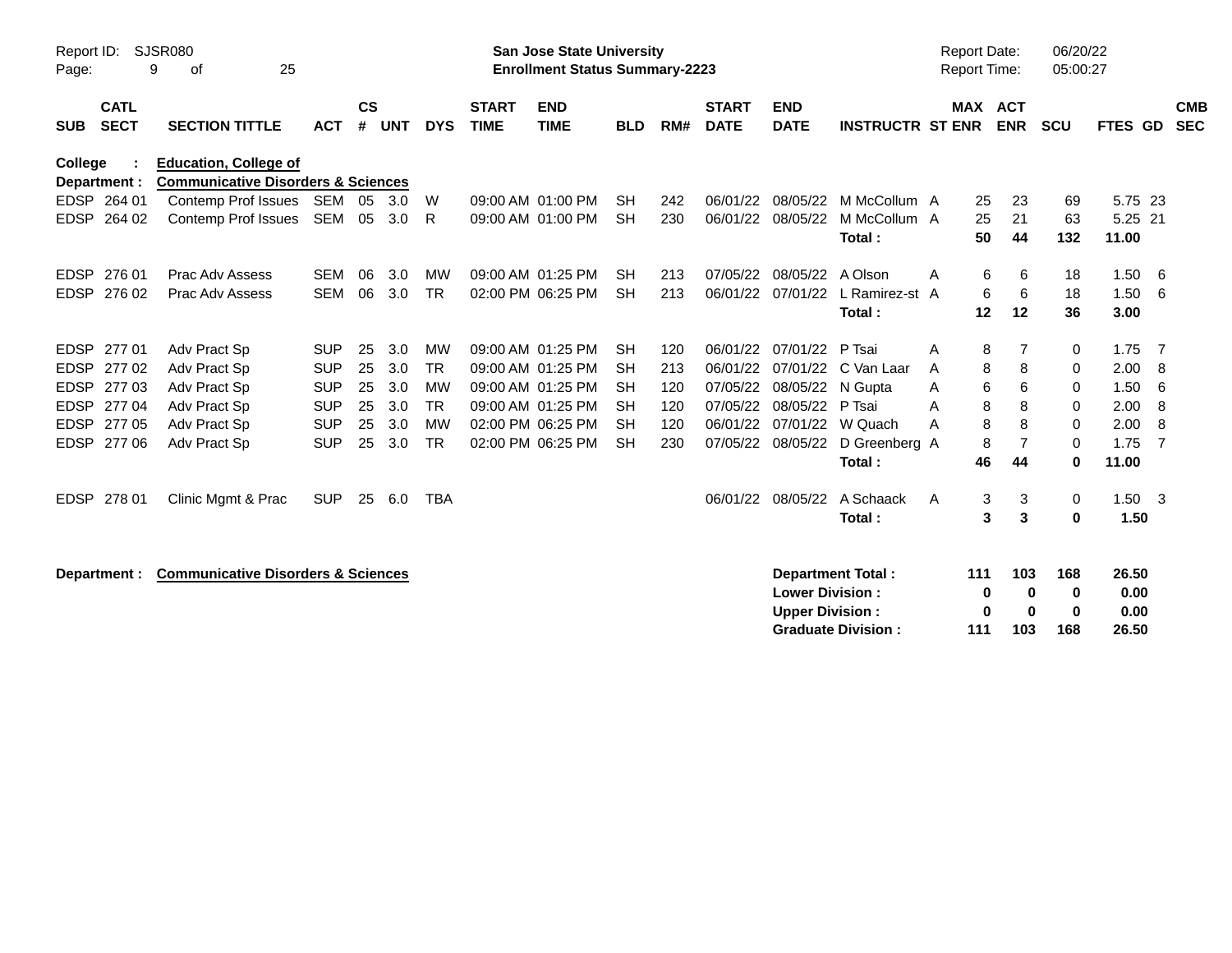| SJSR080<br>Report ID:<br>10<br>25<br>of<br>Page: |                            |                                                               |                          |               |                |                          | <b>San Jose State University</b><br><b>Enrollment Status Summary-2223</b> |                           |            |     |                             |                                                  | <b>Report Date:</b><br><b>Report Time:</b> |               | 06/20/22<br>05:00:27           |                                |                        |                          |
|--------------------------------------------------|----------------------------|---------------------------------------------------------------|--------------------------|---------------|----------------|--------------------------|---------------------------------------------------------------------------|---------------------------|------------|-----|-----------------------------|--------------------------------------------------|--------------------------------------------|---------------|--------------------------------|--------------------------------|------------------------|--------------------------|
| <b>SUB</b>                                       | <b>CATL</b><br><b>SECT</b> | <b>SECTION TITTLE</b>                                         | <b>ACT</b>               | $\mathsf{cs}$ | # UNT          | <b>DYS</b>               | <b>START</b><br><b>TIME</b>                                               | <b>END</b><br><b>TIME</b> | <b>BLD</b> | RM# | <b>START</b><br><b>DATE</b> | <b>END</b><br><b>DATE</b>                        | <b>INSTRUCTR ST ENR</b>                    |               | <b>MAX ACT</b><br><b>ENR</b>   | <b>SCU</b>                     | FTES GD                | <b>CMB</b><br><b>SEC</b> |
| College                                          | Department :               | <b>Education, College of</b><br><b>EdD Leadership Program</b> |                          |               |                |                          |                                                                           |                           |            |     |                             |                                                  |                                            |               |                                |                                |                        |                          |
| EDD-                                             | 51001                      | Theory & Practice                                             | <b>LEC</b>               | 02            | 3.0            | S.                       |                                                                           | 09:00 AM 04:00 PM         | <b>SH</b>  | 412 |                             | 06/01/22 07/16/22                                | P Cheng<br>Total:                          | A<br>18<br>18 | 19<br>19                       | 57<br>57                       | $3.80 \ 0$<br>3.80     |                          |
| EDD.                                             | 51201                      | Leadership Systems                                            | <b>LEC</b>               |               | 02 3.0         | <b>TBA</b>               |                                                                           |                           | <b>ON</b>  |     | LINE 06/01/22 08/05/22      |                                                  | N Mourtos<br>Total:                        | A<br>18<br>18 | 16<br>16                       | 48<br>48                       | 3.20<br>3.20           | $\overline{0}$           |
| EDD                                              | 522 01                     | Communication & Ed LEC                                        |                          |               | $02 \quad 3.0$ | <b>TBA</b>               |                                                                           |                           | <b>ON</b>  |     | LINE 06/01/22 08/05/22      |                                                  | E Munoz-Muno<br>Total:                     | 18<br>18      | 15<br>15                       | 45<br>45                       | $3.00 \ 0$<br>3.00     |                          |
| <b>EDD</b>                                       | 536 01                     | Politics & Finance                                            | <b>LEC</b>               |               | 02 3.0         | <b>TBA</b>               |                                                                           |                           | <b>ON</b>  |     |                             | LINE 07/05/22 08/05/22                           | S Reis<br>Total:                           | A<br>18<br>18 | 19<br>19                       | 57<br>57                       | $3.80 \quad 0$<br>3.80 |                          |
| EDD.                                             | 540 01                     | <b>ELD Global Context</b>                                     | <b>LEC</b>               |               | 02 3.0         | <b>TBA</b>               |                                                                           |                           | <b>ON</b>  |     |                             | LINE 06/01/22 08/05/22                           | A Danzig<br>Total:                         | 18<br>A<br>18 | 14<br>14                       | 42<br>42                       | 2.80<br>2.80           | $\overline{0}$           |
| <b>EDD</b>                                       | 585 01                     | <b>Global Context Fld</b>                                     | <b>SEM</b><br><b>SEM</b> | 05            | 3.0            | <b>TBA</b><br><b>TBA</b> |                                                                           |                           |            |     |                             |                                                  | 06/01/22 06/23/22 E Munoz-Mun&             | 18            | 11                             | 33                             | 2.20                   | $\overline{0}$           |
| EDD                                              | 585 02                     | <b>Global Context Fld</b>                                     |                          | 05            | 3.0            |                          |                                                                           |                           |            |     |                             | 06/01/22 06/23/22 A Danzig                       | Total:                                     | A<br>18<br>36 | 10<br>21                       | 30<br>63                       | 2.00<br>4.20           | $\overline{0}$           |
| EDD                                              | 591A01                     | Proseminar I                                                  | SEM 05                   |               | 3.0            | <b>TR</b>                |                                                                           | 04:00 PM 08:00 PM         | <b>SH</b>  | 412 |                             | 06/01/22 06/28/22                                | <b>B</b> Porfilio<br>Total:                | A<br>18<br>18 | 19<br>19                       | 57<br>57                       | $3.80 \ 0$<br>3.80     |                          |
|                                                  | Department :               | <b>EdD Leadership Program</b>                                 |                          |               |                |                          |                                                                           |                           |            |     |                             | <b>Lower Division:</b><br><b>Upper Division:</b> | <b>Department Total:</b>                   | 144           | 123<br>0<br>0<br>$\bf{0}$<br>0 | 369<br>$\mathbf 0$<br>$\bf{0}$ | 24.60<br>0.00<br>0.00  |                          |
|                                                  |                            |                                                               |                          |               |                |                          |                                                                           |                           |            |     |                             |                                                  | <b>Graduate Division:</b>                  | 144           | 123                            | 369                            | 24.60                  |                          |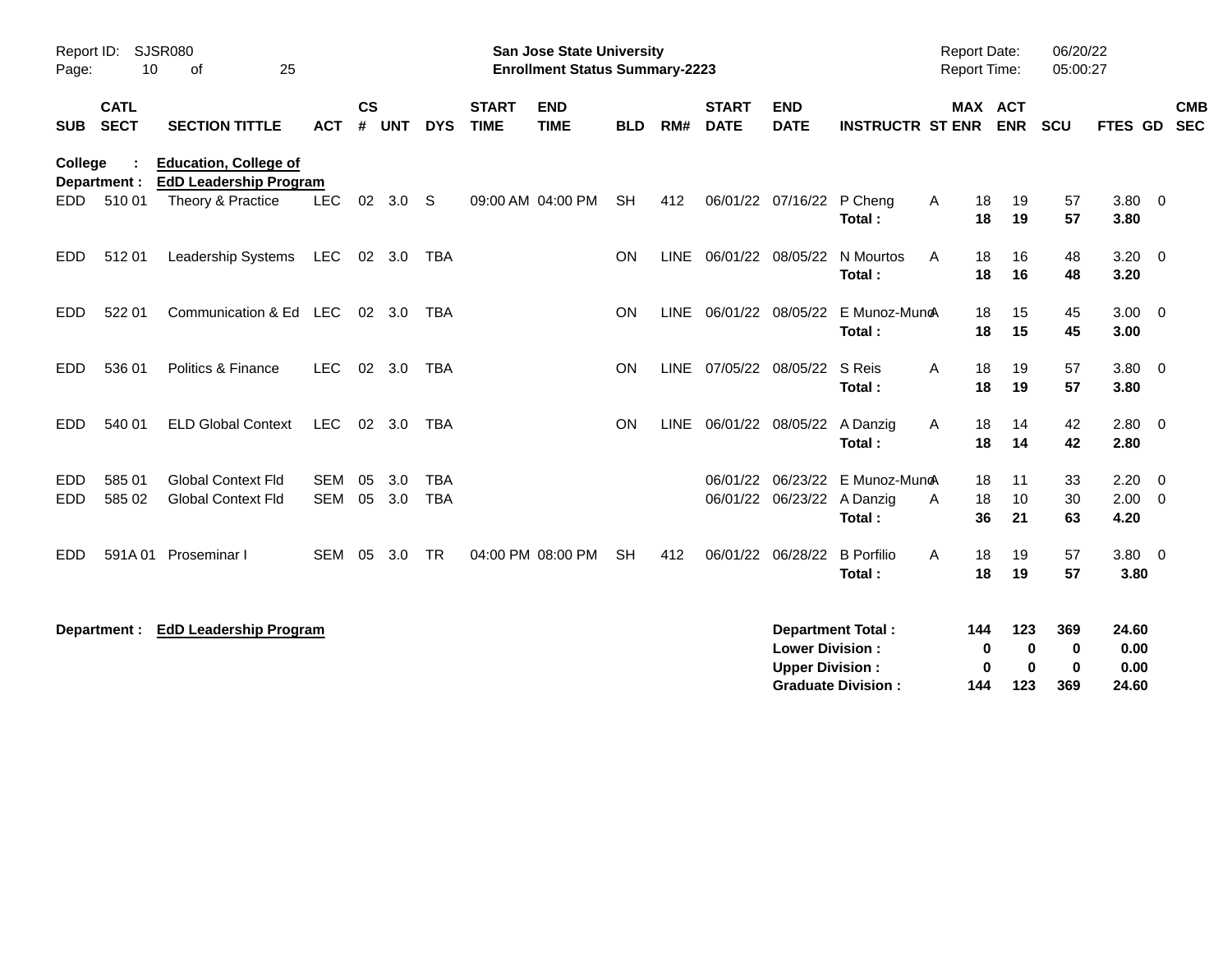| Report ID:<br>11<br>Page:                | <b>SJSR080</b><br>25<br>0f                                    |              |                |              |            |                             | <b>San Jose State University</b><br><b>Enrollment Status Summary-2223</b> |            |     |                             |                                                  |                                                       | <b>Report Date:</b><br>Report Time: |                                     | 06/20/22<br>05:00:27                  |                                |                           |
|------------------------------------------|---------------------------------------------------------------|--------------|----------------|--------------|------------|-----------------------------|---------------------------------------------------------------------------|------------|-----|-----------------------------|--------------------------------------------------|-------------------------------------------------------|-------------------------------------|-------------------------------------|---------------------------------------|--------------------------------|---------------------------|
| <b>CATL</b><br><b>SECT</b><br><b>SUB</b> | <b>SECTION TITTLE</b>                                         | <b>ACT</b>   | <b>CS</b><br># | <b>UNT</b>   | <b>DYS</b> | <b>START</b><br><b>TIME</b> | <b>END</b><br><b>TIME</b>                                                 | <b>BLD</b> | RM# | <b>START</b><br><b>DATE</b> | <b>END</b><br><b>DATE</b>                        | <b>INSTRUCTR ST ENR</b>                               |                                     | <b>MAX ACT</b><br><b>ENR</b>        | <b>SCU</b>                            |                                | <b>CMB</b><br>FTES GD SEC |
| College<br>Department :                  | <b>Education, College of</b><br><b>Educational Leadership</b> |              |                |              |            |                             |                                                                           |            |     |                             |                                                  |                                                       |                                     |                                     |                                       |                                |                           |
| EDLD 201 01                              | Epist of Ed Lead                                              |              |                | SEM 05 3.0 T |            |                             | 05:00 PM 08:00 PM                                                         |            |     |                             |                                                  | 07/05/22 08/05/22 M Burciaga<br>Total:                | A                                   | 15<br>7<br>$\overline{7}$<br>15     | 21<br>21                              | $1.75$ 7<br>1.75               |                           |
| EDLD 202 01                              | Emancipatory T & L                                            | SEM 05 3.0 R |                |              |            |                             | 05:00 PM 08:00 PM                                                         |            |     |                             | 07/05/22 08/05/22                                | Total:                                                | Α                                   | 15<br>6<br>15<br>6                  | 18<br>18                              | 1.50 6<br>1.50                 |                           |
| EDLD 204 01                              | <b>Educational Policy</b>                                     | SEM 05 3.0   |                |              | R.         |                             | 05:00 PM 08:00 PM                                                         |            |     |                             | 06/01/22 07/01/22                                | Total:                                                | A                                   | 20<br>14<br>20<br>14                | 42<br>42                              | 3.50 14<br>3.50                |                           |
| EDLD 210 01                              | Socio-Cultural Found SEM 05 3.0                               |              |                |              | W          |                             | 04:00 PM 08:00 PM                                                         |            |     |                             | 06/01/22 08/05/22                                | M Ledesma LiA<br>Total:                               |                                     | 15<br>11<br>11<br>15                | 33<br>33                              | 2.75 11<br>2.75                |                           |
| EDLD 211 01                              | Higher Ed Ldrshp                                              | SEM 05 3.0   |                |              | <b>TR</b>  |                             | 04:00 PM 07:45 PM                                                         |            |     |                             | 06/01/22 07/01/22                                | <b>B</b> Davis<br>Total:                              | A                                   | 15<br>10<br>15<br>10                | 30<br>30                              | 2.50 10<br>2.50                |                           |
| EDLD 253 01                              | <b>Envisioning ELS</b>                                        | SEM 05       |                | 3.0 T        |            |                             | 05:00 PM 08:00 PM                                                         |            |     |                             |                                                  | 06/01/22 07/01/22 M Burciaga<br>Total:                | A                                   | 20<br>14<br>20<br>14                | 42<br>42                              | 3.50 14<br>3.50                |                           |
| EDLD 298 01                              | Ind Studies in ED                                             | <b>SUP</b>   |                | 78 3.0       | <b>TBA</b> |                             |                                                                           |            |     |                             |                                                  | 06/01/22 07/01/22 M Burciaga<br>Total:                | A                                   | 3<br>5<br>5<br>3                    | 0<br>$\mathbf 0$                      | $0.75$ 3<br>0.75               |                           |
| Department :                             | <b>Educational Leadership</b>                                 |              |                |              |            |                             |                                                                           |            |     |                             | <b>Lower Division:</b><br><b>Upper Division:</b> | <b>Department Total:</b><br><b>Graduate Division:</b> | 105<br>105                          | 65<br>0<br>0<br>$\bf{0}$<br>0<br>65 | 186<br>$\mathbf 0$<br>$\bf{0}$<br>186 | 16.25<br>0.00<br>0.00<br>16.25 |                           |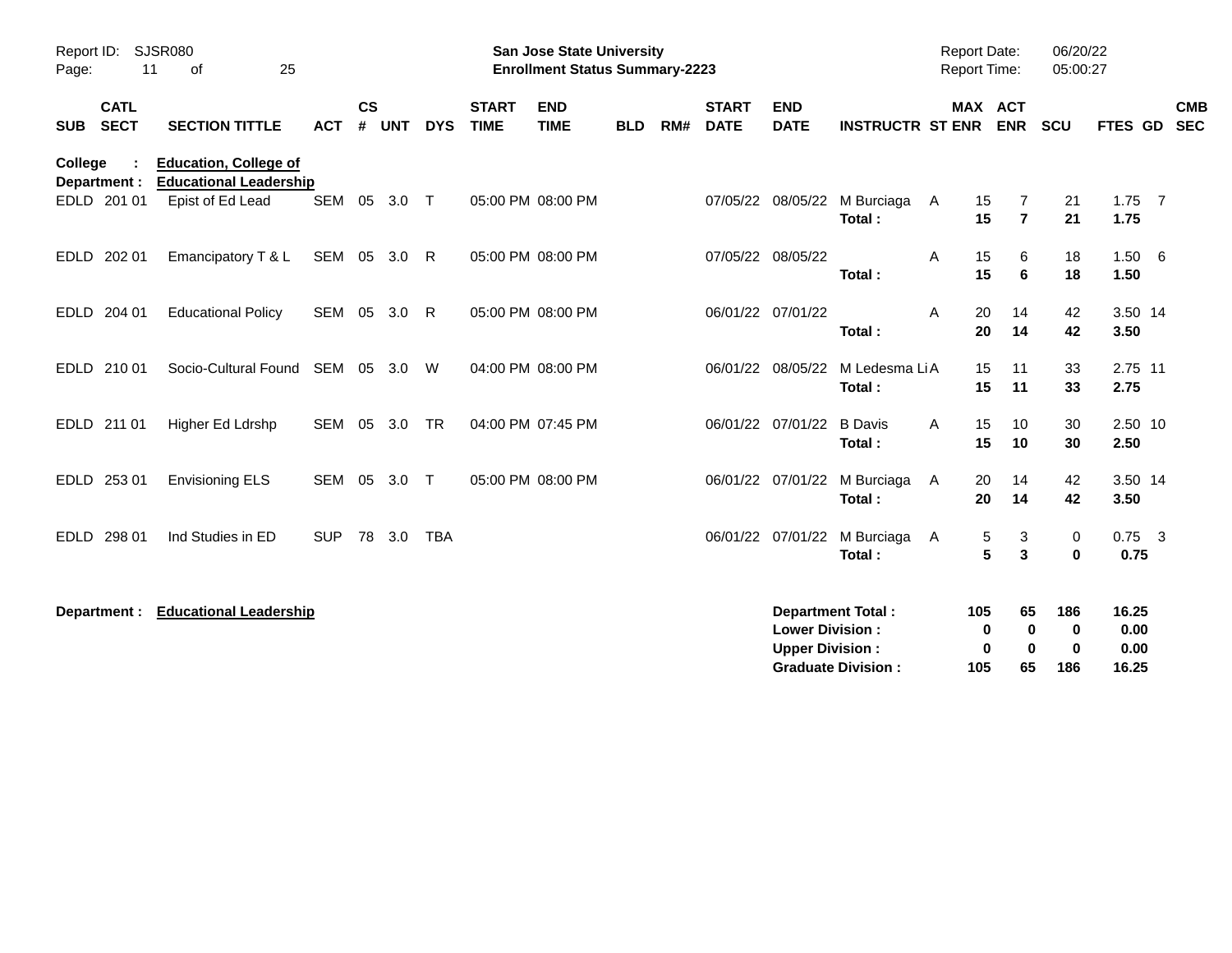| Report ID:<br>Page:                      | SJSR080<br>25<br>12<br>оf                                                             |            |                       |            |                             | <b>San Jose State University</b><br><b>Enrollment Status Summary-2223</b> |            |             |                             |                                                  |                                                       | <b>Report Date:</b><br><b>Report Time:</b> |                                        | 06/20/22<br>05:00:27                                          |                              |                          |                          |
|------------------------------------------|---------------------------------------------------------------------------------------|------------|-----------------------|------------|-----------------------------|---------------------------------------------------------------------------|------------|-------------|-----------------------------|--------------------------------------------------|-------------------------------------------------------|--------------------------------------------|----------------------------------------|---------------------------------------------------------------|------------------------------|--------------------------|--------------------------|
| <b>CATL</b><br><b>SECT</b><br><b>SUB</b> | <b>SECTION TITTLE</b>                                                                 | <b>ACT</b> | CS<br><b>UNT</b><br># | <b>DYS</b> | <b>START</b><br><b>TIME</b> | <b>END</b><br><b>TIME</b>                                                 | <b>BLD</b> | RM#         | <b>START</b><br><b>DATE</b> | <b>END</b><br><b>DATE</b>                        | <b>INSTRUCTR ST ENR</b>                               | MAX                                        | ACT<br><b>ENR</b>                      | <b>SCU</b>                                                    | FTES GD                      |                          | <b>CMB</b><br><b>SEC</b> |
| College<br>Department :<br>19301<br>EDTE | <b>Education, College of</b><br><b>Elementary Education</b><br>Emanc Apprch ComputeEC |            | 03<br>1.0             | M          |                             | 04:30 PM 06:45 PM                                                         | ON         | <b>LINE</b> | 06/13/22                    | 07/29/22                                         | Total:                                                | $\mathsf{A}$                               | 20<br>$\mathbf 0$<br>$\mathbf 0$<br>20 | 0<br>0                                                        | 0.00<br>0.00                 | $\overline{\phantom{0}}$ |                          |
| Department :                             | <b>Elementary Education</b>                                                           |            |                       |            |                             |                                                                           |            |             |                             | <b>Lower Division:</b><br><b>Upper Division:</b> | <b>Department Total:</b><br><b>Graduate Division:</b> |                                            | 20<br>0<br>20<br>0                     | 0<br>0<br>$\bf{0}$<br>$\bf{0}$<br>$\mathbf{0}$<br>0<br>0<br>0 | 0.00<br>0.00<br>0.00<br>0.00 |                          |                          |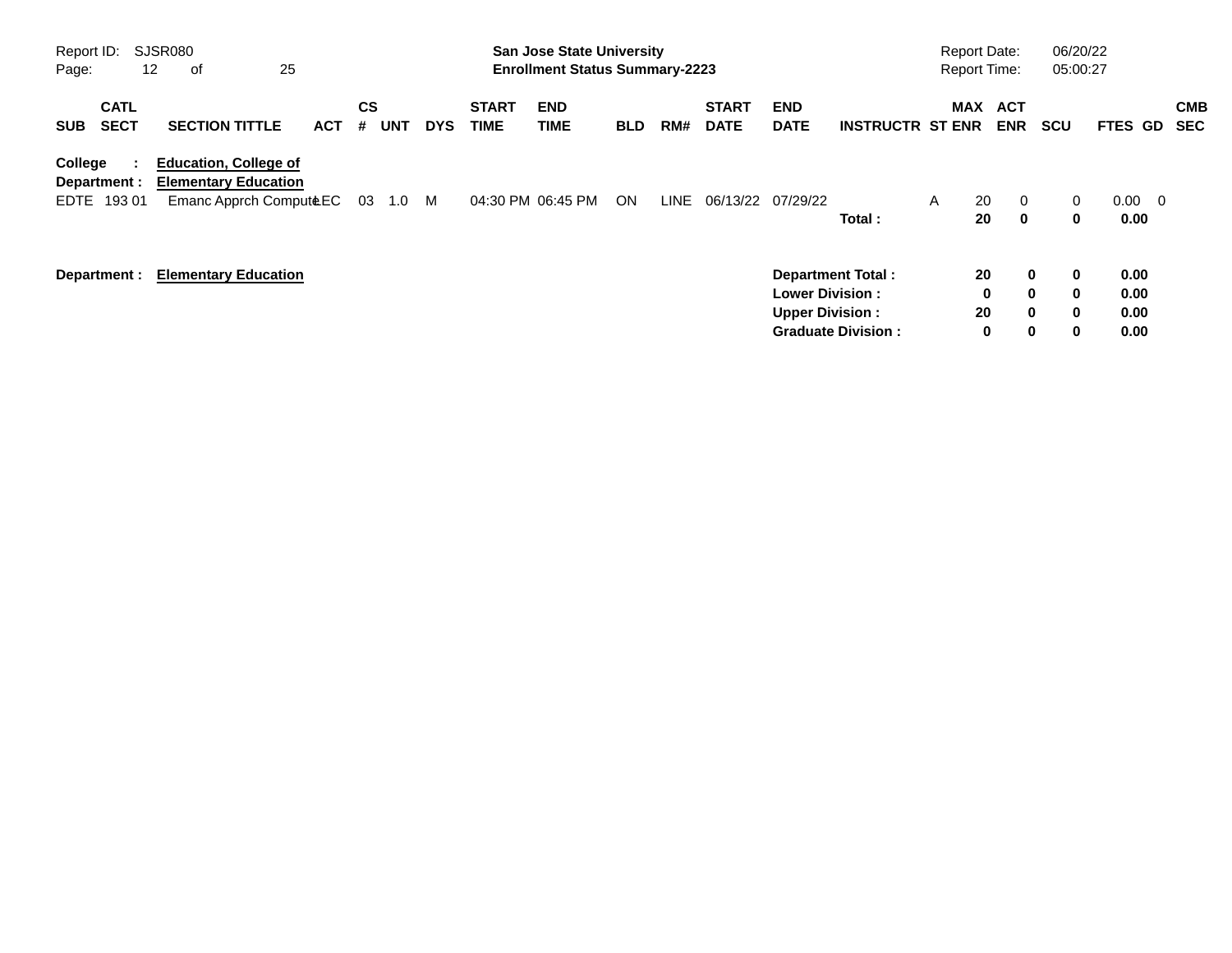| Report ID:<br>Page:                      | SJSR080<br>25<br>13<br>оf                                                     |            |                    |            |            |                             | <b>San Jose State University</b><br><b>Enrollment Status Summary-2223</b> |            |     |                             |                                                  |                                                       |   |                      | <b>Report Date:</b><br><b>Report Time:</b> | 06/20/22<br>05:00:27 |                               |                          |
|------------------------------------------|-------------------------------------------------------------------------------|------------|--------------------|------------|------------|-----------------------------|---------------------------------------------------------------------------|------------|-----|-----------------------------|--------------------------------------------------|-------------------------------------------------------|---|----------------------|--------------------------------------------|----------------------|-------------------------------|--------------------------|
| <b>CATL</b><br><b>SECT</b><br><b>SUB</b> | <b>SECTION TITTLE</b>                                                         | <b>ACT</b> | $\mathsf{cs}$<br># | <b>UNT</b> | <b>DYS</b> | <b>START</b><br><b>TIME</b> | <b>END</b><br><b>TIME</b>                                                 | <b>BLD</b> | RM# | <b>START</b><br><b>DATE</b> | <b>END</b><br><b>DATE</b>                        | <b>INSTRUCTR ST ENR</b>                               |   | <b>MAX</b>           | <b>ACT</b><br><b>ENR</b>                   | <b>SCU</b>           | FTES GD                       | <b>CMB</b><br><b>SEC</b> |
| College<br>Department :<br>EDSE 102 01   | <b>Education, College of</b><br><b>Special Education</b><br>Sp Lng Typ/At Dev | <b>LEC</b> | 02                 | 3.0        | MW         |                             | 04:00 PM 07:45 PM                                                         | <b>SH</b>  | 230 | 07/06/22                    | 08/05/22                                         | S Krishnan<br>Total:                                  | A | 40<br>40             | 18<br>18                                   | 54<br>54             | 4.05 9<br>4.05                |                          |
| EDSE<br>224 01                           | Meths SLL in Sp Ed                                                            | <b>LEC</b> | 03                 | 3.0        | MW         |                             | 04:00 PM 07:45 PM                                                         | <b>SH</b>  | 230 | 06/01/22                    | 07/01/22                                         | S Kulkarni<br>Total:                                  | A | 40<br>40             | 26<br>26                                   | 26<br>26             | 5.75 11<br>5.75               |                          |
| EDSE<br>279 01                           | Mgn Bhvr Empss SED SEM 05 3.0                                                 |            |                    |            | MW         |                             | 01:30 PM 03:35 PM                                                         | SH         | 230 | 06/01/22                    | 08/05/22                                         | A Golloher<br>Total:                                  | A | 40<br>40             | 14<br>14                                   | 42<br>42             | $3.10 \quad 6$<br>3.10        |                          |
| Department :                             | <b>Special Education</b>                                                      |            |                    |            |            |                             |                                                                           |            |     |                             | <b>Lower Division:</b><br><b>Upper Division:</b> | <b>Department Total:</b><br><b>Graduate Division:</b> |   | 120<br>0<br>40<br>80 | 58<br>$\bf{0}$<br>18<br>40                 | 122<br>0<br>54<br>68 | 12.90<br>0.00<br>4.05<br>8.85 |                          |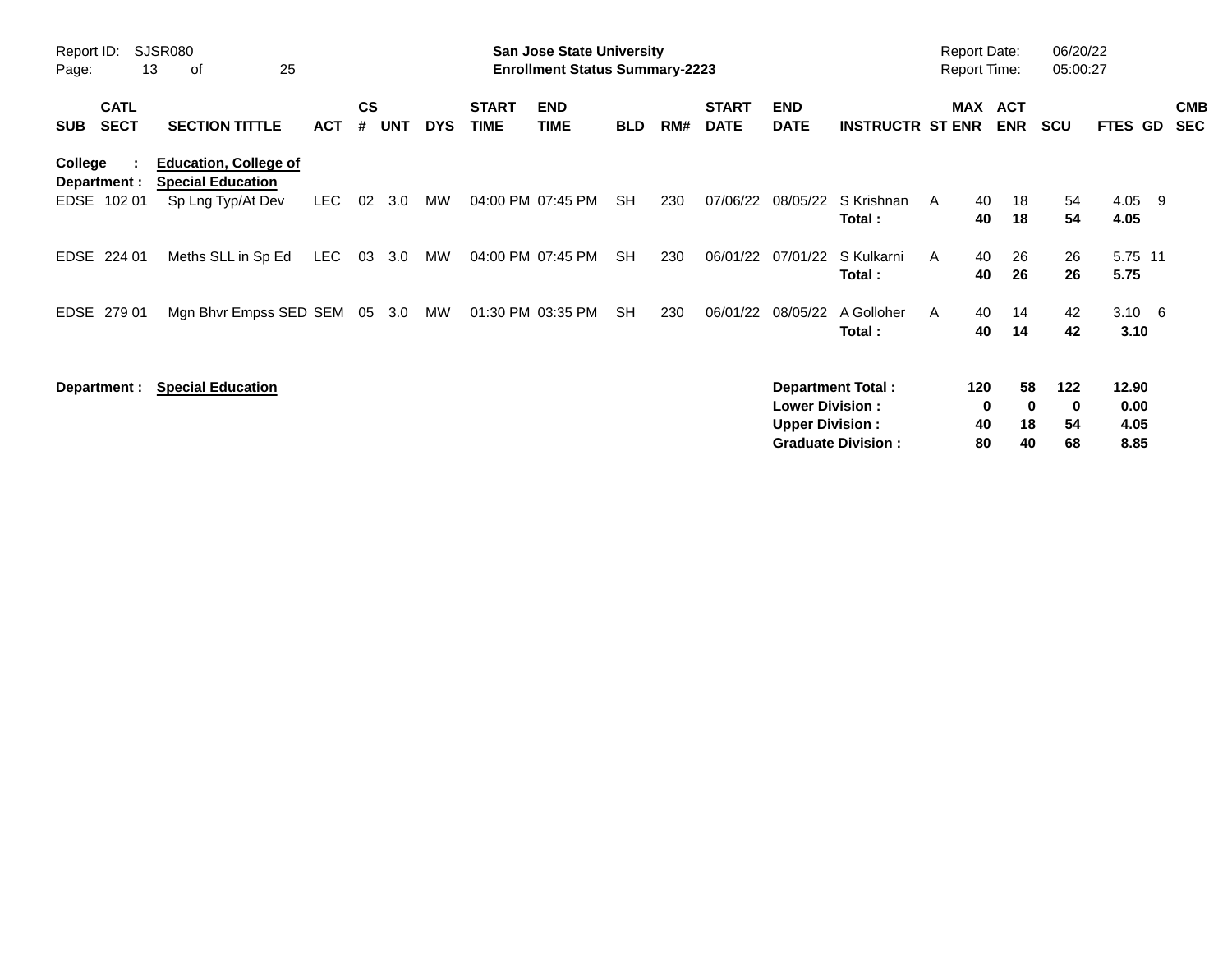| Page:      | <b>SJSR080</b><br>Report ID:<br>25<br>14<br>οf |                              |            |                    |        |            |                             | San Jose State University<br><b>Enrollment Status Summary-2223</b> |            |             |                             |                            |                                 | <b>Report Date:</b><br><b>Report Time:</b> |          |            | 06/20/22<br>05:00:27 |               |                |            |
|------------|------------------------------------------------|------------------------------|------------|--------------------|--------|------------|-----------------------------|--------------------------------------------------------------------|------------|-------------|-----------------------------|----------------------------|---------------------------------|--------------------------------------------|----------|------------|----------------------|---------------|----------------|------------|
| <b>SUB</b> | <b>CATL</b><br><b>SECT</b>                     | <b>SECTION TITTLE</b>        | <b>ACT</b> | $\mathsf{cs}$<br># | UNT    | <b>DYS</b> | <b>START</b><br><b>TIME</b> | <b>END</b><br><b>TIME</b>                                          | <b>BLD</b> | RM#         | <b>START</b><br><b>DATE</b> | <b>END</b><br><b>DATE</b>  | <b>INSTRUCTR ST ENR</b>         |                                            | MAX ACT  | <b>ENR</b> | <b>SCU</b>           | FTES GD SEC   |                | <b>CMB</b> |
| College    |                                                | <b>Education, College of</b> |            |                    |        |            |                             |                                                                    |            |             |                             |                            |                                 |                                            |          |            |                      |               |                |            |
|            | Department :                                   | <b>Teacher Education</b>     |            |                    |        |            |                             |                                                                    |            |             |                             |                            |                                 |                                            |          |            |                      |               |                |            |
|            |                                                | EDEL 108D 01 Curr Math       | <b>SEM</b> | 05                 | 3.0    | <b>TR</b>  |                             | 11:00 AM 03:15 PM                                                  | SH         | 334         |                             |                            | 06/01/22 07/01/22 M CarunungarA |                                            | 32       | 27         | 27                   | 5.50          | $\overline{2}$ |            |
|            |                                                | EDEL 108D 02 Curr Math       | <b>SEM</b> | 05                 | 3.0    | <b>TR</b>  |                             | 04:00 PM 08:15 PM                                                  | SH         | 334         |                             | 06/01/22 07/01/22 R Rios   | Total:                          | A                                          | 32<br>64 | 28<br>55   | 28<br>55             | 6.05<br>11.55 | 9              |            |
|            | EDTE 201 01                                    | Crit Issues in ED            | <b>LEC</b> | 01                 | 3.0    | W          |                             | 04:00 PM 08:00 PM                                                  |            |             |                             | 06/01/22 07/01/22          | N Skinner                       | A                                          | 10       | 9          | 27                   | 1.80          | $\overline{0}$ |            |
|            |                                                |                              |            |                    |        |            |                             |                                                                    |            |             |                             |                            | Total:                          |                                            | 10       | 9          | 27                   | 1.80          |                |            |
|            | EDTE 208 01                                    | Educ Sociology               | SEM        | 05                 | 3.0    | <b>TR</b>  |                             | 04:00 PM 07:45 PM                                                  | SН         | 335         |                             | 07/05/22 08/05/22          | B LaMay                         | A                                          | 32       | 28         | 84                   | 5.70          | $\overline{2}$ |            |
|            | EDTE 208 02                                    | <b>Educ Sociology</b>        | <b>SEM</b> | 05                 | 3.0    | <b>TR</b>  |                             | 11:30 AM 03:15 PM                                                  | SH         | 334         |                             |                            | 07/05/22 08/05/22 S Huitzilopo  | A                                          | 32       | 15         | 45                   | 3.00          | 0              |            |
|            | EDTE 208 10                                    | <b>Educ Sociology</b>        | <b>SEM</b> | 05                 | 3.0    | <b>TR</b>  |                             | 04:00 PM 07:45 PM                                                  | SH         | 433         |                             | 07/05/22 08/05/22          | T Johnson                       | A                                          | 32       | 14         | 42                   | 2.80          | $\mathbf 0$    |            |
|            | EDTE 208 11                                    | <b>Educ Sociology</b>        | <b>SEM</b> | 05                 | 3.0    | <b>TR</b>  |                             | 11:30 AM 03:15 PM                                                  | <b>SH</b>  | 433         |                             | 07/05/22 08/05/22          | <b>B LaMay</b>                  | A                                          | 32       | 13         | 39                   | 2.60          | - 0            |            |
|            |                                                |                              |            |                    |        |            |                             |                                                                    |            |             |                             |                            | Total:                          |                                            | 128      | 70         | 210                  | 14.10         |                |            |
|            | EDTE 224 01                                    | Ed Psych Seminar             | <b>SEM</b> | 05                 | 3.0    | <b>TR</b>  |                             | 04:00 PM 08:15 PM                                                  | <b>SH</b>  | 335         |                             |                            | 06/01/22 07/01/22 S Cooper      | A                                          | 32       | 30         | 90                   | 6.05          | - 1            |            |
|            | EDTE 224 02                                    | Ed Psych Seminar             | <b>SEM</b> | 05                 | 3.0    | <b>TR</b>  |                             | 11:00 AM 03:15 PM                                                  | <b>SH</b>  | 335         |                             |                            | 06/01/22 07/01/22 S Cooper      | A                                          | 32       | 21         | 63                   | 4.20          | - 0            |            |
|            | EDTE 224 10                                    | Ed Psych Seminar             | <b>SEM</b> | 05                 | 3.0    | <b>TR</b>  |                             | 11:00 AM 03:15 PM                                                  | <b>SH</b>  | 433         |                             | 06/01/22 07/01/22 P Oakes  |                                 | A                                          | 32       | 17         | 51                   | 3.40          | 0              |            |
|            | EDTE 224 11                                    | Ed Psych Seminar             | SEM        | 05                 | 3.0    | <b>TR</b>  |                             | 04:00 PM 08:15 PM                                                  | SH         | 212         |                             | 06/01/22 07/01/22 P Oakes  |                                 | A                                          | 32       | 18         | 54                   | 3.60          | $\overline{0}$ |            |
|            |                                                |                              |            |                    |        |            |                             |                                                                    |            |             |                             |                            | Total:                          |                                            | 128      | 86         | 258                  | 17.25         |                |            |
|            | EDTE 262 01                                    | L2 Lang/Lit Devlt            | SEM        | 05                 | 3.0    | <b>TR</b>  |                             | 11:30 AM 03:15 PM                                                  | SH         | 335         |                             |                            | 07/05/22 08/05/22 B Rodriguez A |                                            | 32       | 29         | 87                   | 5.90          | $\overline{2}$ |            |
|            | EDTE 262 02                                    | L2 Lang/Lit Devlt            | <b>SEM</b> | 05                 | 3.0    | <b>TR</b>  |                             | 04:00 PM 07:45 PM                                                  | SН         | 334         |                             |                            | 07/05/22 08/05/22 B Rodriguez A |                                            | 32       | 14         | 42                   | 2.80          | 0              |            |
|            | EDTE 262 10                                    | L2 Lang/Lit Devlt            | <b>SEM</b> | 05                 | 3.0    | <b>TR</b>  |                             | 04:00 PM 08:15 PM                                                  | SH         | 433         |                             | 06/01/22 07/01/22 N Lang   |                                 | A                                          | 32       | 15         | 45                   | 3.00          | $\overline{0}$ |            |
|            | EDTE 262 11                                    | L2 Lang/Lit Devlt            | <b>SEM</b> | 05                 | 3.0    | <b>TR</b>  |                             | 11:00 AM 03:15 PM                                                  | SH         | 212         |                             | 06/01/22 07/01/22 K Mlakar |                                 | A                                          | 32       | 10         | 30                   | 2.00          | $\overline{0}$ |            |
|            |                                                |                              |            |                    |        |            |                             |                                                                    |            |             |                             |                            | Total:                          |                                            | 128      | 68         | 204                  | 13.70         |                |            |
|            | EDTE 282 10                                    | Assessment/Evaluatio SEM     |            | 05                 | 3.0    | <b>MW</b>  |                             | 04:00 PM 08:15 PM                                                  | SH         | 433         |                             |                            | 06/01/22 07/01/22 C Holmberg A  |                                            | 32       | 18         | 54                   | 3.60          | $\overline{0}$ |            |
|            | EDTE 282 11                                    | Assessment/Evaluatio SEM     |            |                    | 05 3.0 | <b>MW</b>  |                             | 11:00 AM 03:15 PM                                                  | <b>SH</b>  | 433         |                             |                            | 06/01/22 07/01/22 C Holmberg A  |                                            | 32       | 18         | 54                   | 3.60          | $\overline{0}$ |            |
|            |                                                |                              |            |                    |        |            |                             |                                                                    |            |             |                             |                            | Total:                          |                                            | 64       | 36         | 108                  | 7.20          |                |            |
|            | EDTE 294 01                                    | Hith & Spec Ed Teach SEM     |            |                    | 06 3.0 | <b>TBA</b> |                             |                                                                    | ON         | LINE        |                             |                            | 06/01/22 07/01/22 J Madigan     | A                                          | 32       | 27         | 81                   | 5.40          | $\mathbf 0$    |            |
|            | EDTE 294 02                                    | Hith & Spec Ed Teach SEM     |            | 06                 | 3.0    | <b>TBA</b> |                             |                                                                    | <b>ON</b>  | <b>LINE</b> |                             | 06/01/22 07/01/22          | J Madigan                       | A                                          | 32       | 22         | 66                   | 4.40          | $\mathbf{0}$   |            |
|            | EDTE 294 10                                    | Hith & Spec Ed Teach SEM 06  |            |                    | 3.0    | <b>TBA</b> |                             |                                                                    | <b>ON</b>  | <b>LINE</b> |                             |                            | 07/05/22 08/05/22 J Madigan     | A                                          | 32       | 15         | 45                   | 3.00          | 0              |            |
| EDTE       | 294 11                                         | Hith & Spec Ed Teach SEM     |            | 06                 | 3.0    | TBA        |                             |                                                                    | <b>ON</b>  | LINE        |                             | 07/05/22 08/05/22          | J Madigan                       | A                                          | 32       | 16         | 48                   | 3.20          | 0              |            |
|            |                                                |                              |            |                    |        |            |                             |                                                                    |            |             |                             |                            | Total:                          |                                            | 128      | 80         | 240                  | 16.00         |                |            |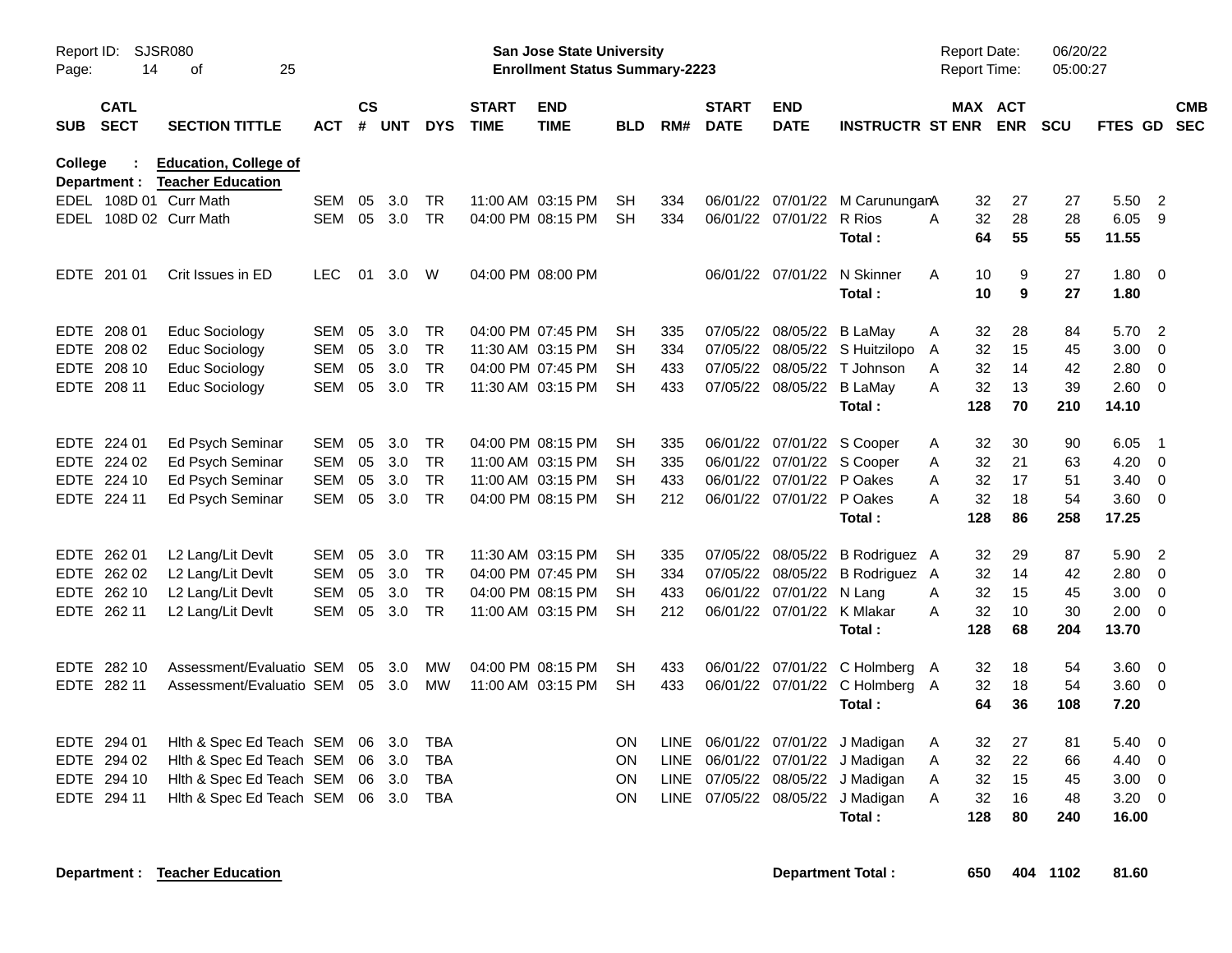| Report ID: SJSR080 |                            |    |                       |    |            |         |     |            |                             | <b>San Jose State University</b>      |            |     |                             |                                                  |                           | <b>Report Date:</b> |                     | 06/20/22               |                        |            |
|--------------------|----------------------------|----|-----------------------|----|------------|---------|-----|------------|-----------------------------|---------------------------------------|------------|-----|-----------------------------|--------------------------------------------------|---------------------------|---------------------|---------------------|------------------------|------------------------|------------|
| Page:              |                            | 15 | - of                  | 25 |            |         |     |            |                             | <b>Enrollment Status Summary-2223</b> |            |     |                             |                                                  |                           | <b>Report Time:</b> |                     | 05:00:27               |                        |            |
| <b>SUB</b>         | <b>CATL</b><br><b>SECT</b> |    | <b>SECTION TITTLE</b> |    | <b>ACT</b> | CS<br># | UNT | <b>DYS</b> | <b>START</b><br><b>TIME</b> | <b>END</b><br><b>TIME</b>             | <b>BLD</b> | RM# | <b>START</b><br><b>DATE</b> | <b>END</b><br><b>DATE</b>                        | <b>INSTRUCTR ST ENR</b>   | MAX                 | ACT<br><b>ENR</b>   | scu                    | FTES GD SEC            | <b>CMB</b> |
|                    |                            |    |                       |    |            |         |     |            |                             |                                       |            |     |                             | <b>Lower Division:</b><br><b>Upper Division:</b> | <b>Graduate Division:</b> | 64<br>586           | 0<br>0<br>55<br>349 | $\bf{0}$<br>55<br>1047 | 0.00<br>11.55<br>70.05 |            |